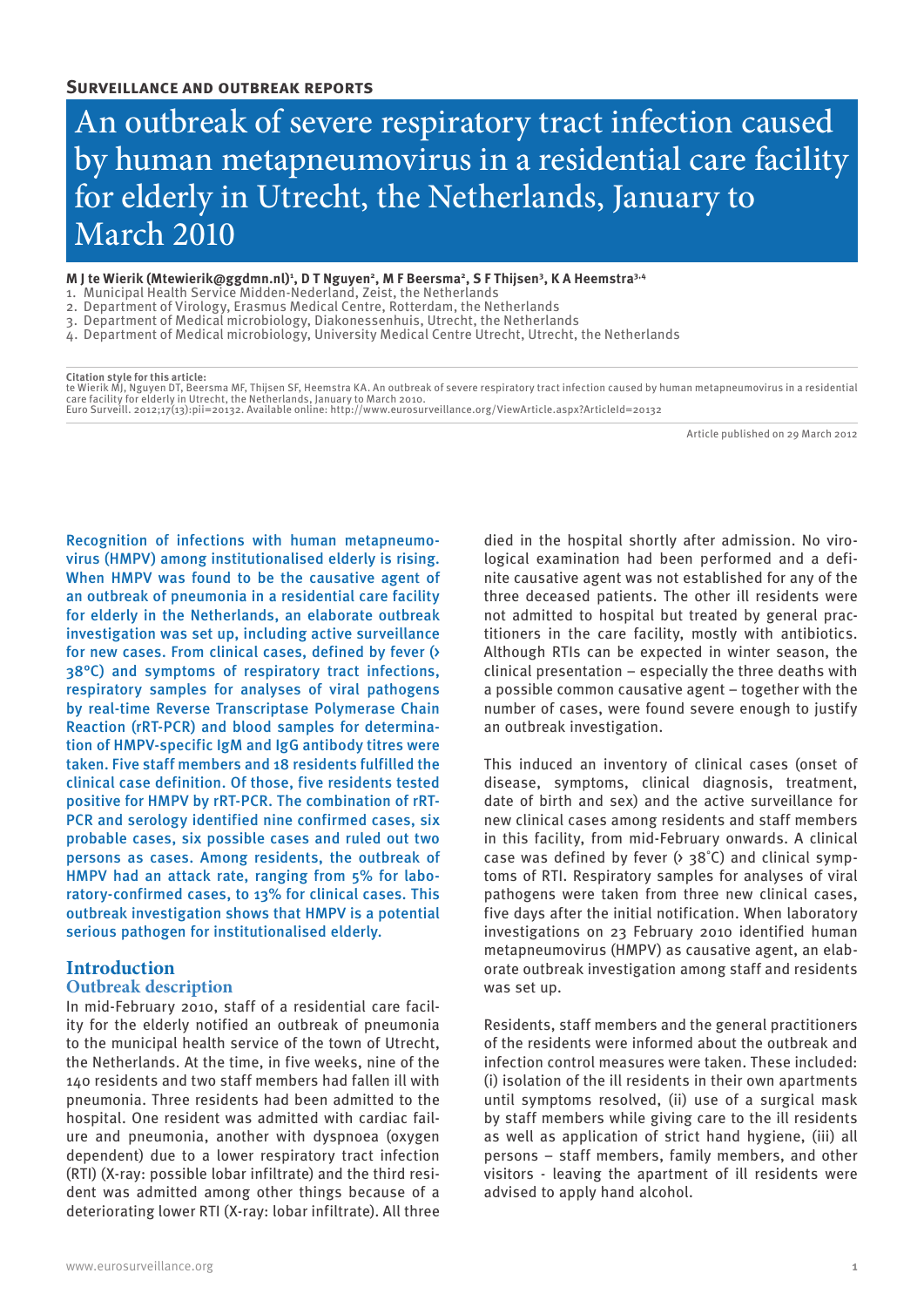These measures were lifted on 15 March 2010 after two maximum incubation periods (12 days) without the occurrence of new clinical cases.

# **Background on human metapneumovirus**

HMPV is a respiratory pathogen, which was first identified in 2001 in children with RTI [1]. It is a singlestranded RNA virus with a lipid envelope and belongs to the family *Paramyxoviridae*, subfamily *Pneumovirinae*. Phylogenetic analysis has identified two subgroups of HMPV, subgroups A and B, and two clades within each of these subgroups [2]. Seroprevalence data suggest that most children are infected by the age of five and re-infection occurs throughout life [1,3,4]. Most infections occur during late winter and early spring [4]. Depending on the region of the world, both HMPV subgroups A and B may co-circulate, but during an epidemic one subtype usually dominates [5]. Transmission is likely by direct (e.g. via hands) or close contact (e.g. via coughing or sneezing) with contaminated secretions, which may involve large particle aerosols, droplets or saliva. The clinical incubation period is not precisely known; estimates range from three to six days [6]. Clinical manifestations of HMPV infection are similar to those of respiratory syncytial virus (RSV). The majority of HMPV infections are self-limiting mild upper RTI, but in a minority it causes lower RTI such as bronchiolitis and pneumonia, requiring occasionally mechanical ventilation support. Risk factors for severe HMPV infections are age ( $\epsilon$  5 years and  $\epsilon$  65 years of age), compromised immune status and underlying pulmonary or cardiac disease [7,8]. Treatment is supportive and varies with the clinical manifestations. Ribavirin and polyclonal intravenous immune globulin (IVIG) are active against HMPV *in vitro* and reduce viral replication in experimentally infected mice, but clinical data on the effectiveness in humans are lacking [9,10]. Since the discovery of HMPV the majority of clinical publications concerns infections in children, but the number of publications on outbreaks of HMPV infections in institutionalised adults and elderly is rising [11-15]. However, no studies have been performed combining results of real-time Reverse Transcriptase Polymerase Chain Reaction (rRT-PCR) and serology during outbreaks.

This article describes an outbreak of HMPV in a residential care facility for elderly, in which a combined approach of epidemiology and laboratory investigations (rRT-PCR and serology) gave insight in the extent of HMPV infection.

# **Methods**

# **Laboratory investigation**

Respiratory samples for viral analysis were taken from each new clinical case. Sampling consisted of a nasal swab and a pharyngeal swab which were transported to the laboratory in one viral transport medium (universal transport medium (UTM)). Viral analysis was performed with rRT-PCR.

Sampling new clinical cases for viral analysis continued until the outbreak was ended on 15 March 2010. Furthermore, cases positive for HMPV were periodically sampled until the last respiratory sample tested negative for HMPV, with a sampling interval of approximately eight days.

The initial viral analysis by rRT-PCR was performed by the laboratory of one of the local hospitals. In a later stage, all respiratory samples were analysed in one batch by the Erasmus Medical Centre, Rotterdam, which is one of the two national reference laboratories for respiratory viruses.

After viral DNA or RNA isolation from nasopharyngeal swab supernatant, a multiplex rRT-PCR respiratory virus panel was used to identify viruses (HMPV, RSV types A and B, rhinovirus, parainfluenza virus 1-3, adenovirus and influenza A and B viruses) as previously described [16-19].

To culture HMPV, it was propagated as described previously [8]. LLC-MK2 cells (monkey kidney cells, ATCC CCL-7) at 80–90% confluency were inoculated in culture medium supplemented with trypsin. Subsequently, each following day, cells were monitored for cytopathogenic effect and harvested when maximum cytopathic effect was observed. All isolations were performed in duplicates. Viral RNA was extracted, amplified by RT-PCR, sequenced and run on an ABI genetic analyser as described before with slight modifications [20].

To gain insight into the magnitude of the outbreak, all clinical cases – i.e. all clinical cases before and after outbreak notification – were requested to donate a blood sample for determination of HMPV-specific immunoglobulin (Ig) M and IgG antibody titres. A second sample was requested from the symptomatic staff members. Residents were requested to provide a second sample only if a HMPV infection was not probable or proven by the results of rRT-PCR or serology from the first sample.

HMPV-specific IgM and IgG antibody titres were determined using the direct immunofluorescent-antibody (IFA) test as described before [4,5]. Data are expressed as reciprocal anti-HMPV IgM and IgG antibody titres. All serological analyses were performed in duplicates. An anti-HMPV IgM antibody titre of 64 or higher was considered proof of HMPV infection. The same holds for a fourfold increase in anti-HMPV IgG antibody titres between the first and second blood sample taken (seroconversion). An isolated HMPV IgG titre of 256 or above was considered indicative of a recent HMPV infection.

# **Final case classification**

Results of both analyses were combined into a final case classification for clinical cases: no proof of HMPV infection (serology and rRT-PCR negative), possible (insufficient laboratory investigations), probable (IgG titre first blood sample 256 or above), and confirmed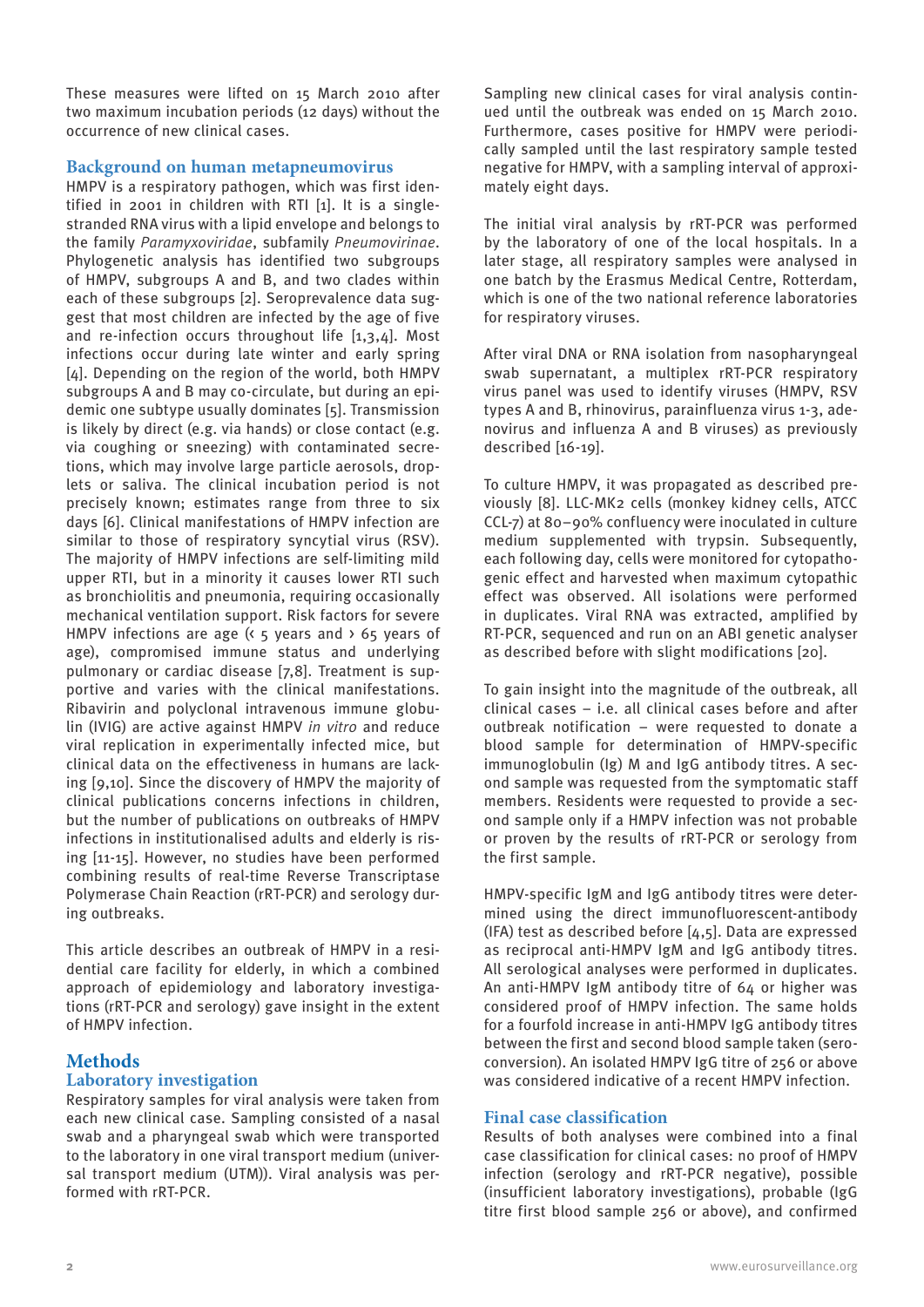HMPV infection (rRT-PCR positive or IgM first blood sample positive (IgM titre 64 or above) or seroconversion (fourfold increase in anti-HMPV IgG antibody titres between the first and second blood sample taken).

# **Results Outbreak**

In all, 23 persons were included in the outbreak investigation: five staff members (one male, four female) and 18 residents (five male, 13 female). Mean ± Standard Deviation (SD) (minimum–maximum) age for staff members and residents, was  $47.6 \pm 3.6$  (37-59) and 90.1 ± 1.1 (83–98) years respectively. Underlying conditions of the cases are shown in Table 1.

### **Table 1**

Underlying conditions in clinical cases, outbreak of human metapneumovirus in a residential care facility for elderly in Utrecht, the Netherlands, January–March 2010  $(n=23)$ 

| <b>Underlying condition</b>                        | Number of cases |
|----------------------------------------------------|-----------------|
| Cardiac disease <sup>a</sup>                       | 14              |
| Cardiac failure <sup>a</sup>                       | 6               |
| Atrial fibrillation <sup>a</sup>                   | 3               |
| Angina pectoris <sup>a</sup>                       | $\overline{2}$  |
| Chronic obstructive pulmonary disease <sup>a</sup> | 3               |
| Hypertension                                       | 4               |
| Cerebro vascular attack <sup>a</sup>               | 5               |
| Transient ischemic attack <sup>a</sup>             | 3               |
| Diabetes mellitus <sup>a</sup>                     | 4               |
| Renal failure <sup>a</sup>                         | 1               |
| Hypothyroidism <sup>a</sup>                        | 1               |
| Asthmab                                            | 2               |

Underlying condition only in residents of the care facility for elderly.

Underlying condition only in staff of the care facility for elderly.

Among the residents, there was no clustering of cases in wards or floors as they were scattered over 10 of the 12 floors of the residential care facility. Staff members were not only nursing staff. Twelve persons had an onset of disease after 17 February 2010 and therefore respiratory samples were taken. Among the new clinical cases, another two residents were hospitalised; one because of the seriousness of the RTI, the other because of another medical condition. Both were discharged in an improved condition after about 12 days. However, one patient died eventually.

Figure 1 shows the epidemic curve of the outbreak, as well as the timeline of outbreak management.

# **Real-time Reverse Transcriptase Polymerase Chain Reaction results**

Five of 12 respiratory samples, which were all from residents, tested positive for HMPV by rRT-PCR. Follow-up by rRT-PCR was possible for four residents: nose and throat swabs were obtained with an interval of approximately eight days until a sample tested negative. As shown in Figure 2, these residents shedded HMPV for at least nine to 17 days after onset of disease.

rRT-PCR results of both laboratories were consistent (Pearson's r between the cycle threshold values (Ct-values) is 0.94, p<0.001, nine samples). There was a clear correlation between the Ct-values and the time from disease onset: the longer the period between onset of disease and respiratory sampling, the higher the Ct-value (Figure 3,  $\mathbb{R}^2$  linear = 0.39, p<0.04, 11 samples), indicating lower virus levels with time.

The virus was isolated from one respiratory sample from HMPV positive patient 3 (Figure 2). HMPV genotype A was assigned based on submission of the glycoprotein (G) gene sequence to a BlastN search (Genbank accession JN200816).

### **Figure 1**

Epidemic curve and outbreak management, outbreak of human metapneumovirus in a residential care facility for elderly in Utrecht, the Netherlands, January–March 2010





HMPV: human metapneumovirus. Confirmed cases are indicated by a "X".

a Inventory of clinical cases.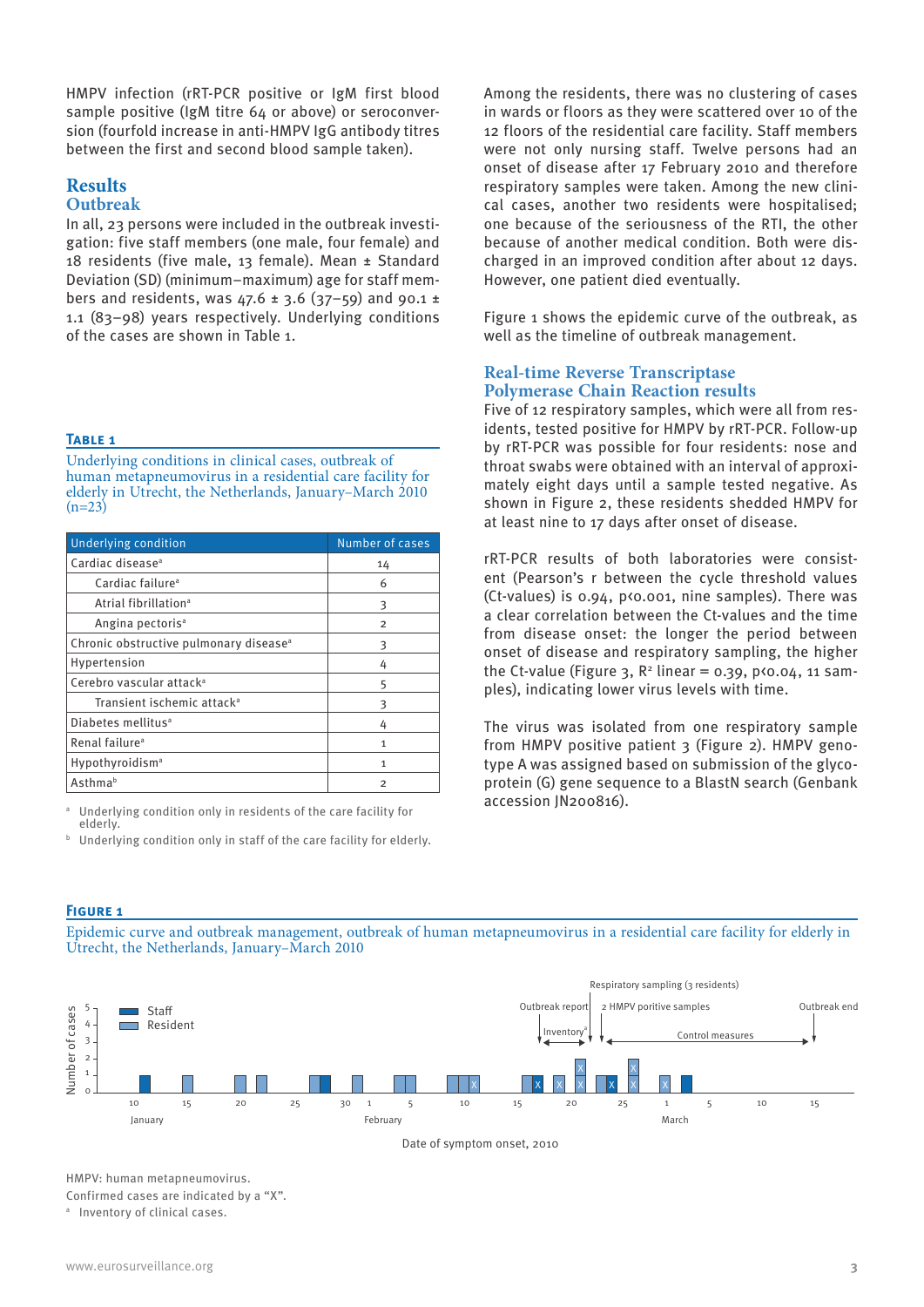# **Serological results**

The first serum sample was taken at a median of 23 days after onset of disease (range: 11–63, n=18). The second sample was taken at a median of 64 days after onset of disease (range: 59–113, n=9). As at that time, the HMPV genotype was unknown, both HMPV A and HMPV B infected LLC-MK2 cells were used to determine the antibody titres. As sequencing showed it was HMPV genotype A, only HMPV A-specific antibody titres are shown (Table 2). The titres of HMPV genotype B were similar or one step deviant from the titres of HMPV genotype A.

One of 18 clinical cases showed a positive HMPVspecific IgM antibody titre in the first serum sample; this case still had a positive IgM in the second sample. Anti-HMPV IgG antibody titres in both first and second

#### **Figure 2**

Follow-up of four human metapneumovirus positive cases, outbreak of human metapneumovirus in a residential care facility for elderly in Utrecht, the Netherlands, January– March 2010



HMPV: Human metapneumovirus.

#### **Figure 3**

Correlation between real-time Reverse Transcriptase Polymerase Chain Reaction for human metapneumovirus Cycle threshold-values and number of days after disease onset



Ct: Cycle threshold; rRT-PCR: real-time Reverse Transcriptase Polymerase Chain Reaction.

sample were indicative of recent HMPV infection for six clinical cases. Seroconversion occurred in seven sera of nine persons tested twice (Table 2).

## **Final case classification**

Table 2 shows the rRT-PCR and serological results as well as the final case classification of the 23 clinical cases. As the rRT-PCR results already identified five confirmed cases, the serological results increased that number to nine. Based on IgG level in the first serum sample, another six clinical cases could be classified as probable cases. The majority of the confirmed (seven of nine cases) and all probable cases (six cases) were residents. Nevertheless, the diagnostic approach identified two staff members as confirmed cases as well. For two clinical cases, both diagnostic results excluded a HMPV infection. Figure 4 summarises the results of the outbreak investigation.

Figure 4. Flowchart of the laboratory investigations and results, outbreak of human metapneumovirus in a residential care facility for the elderly, Utrecht, the Netherlands, January–March 2010

Given the numbers of possible, probable and confirmed cases, the attack rate of HMPV infection among residents in this outbreak was 5% for laboratory-confirmed cases (seven confirmed cases of 140 residents) and 13% for clinical cases (18 possible, probable and confirmed cases of 140 residents).

# **Discussion**

This article describes an outbreak of HMPV in a residential care facility for elderly. Notifications of outbreaks of pneumonia in these kind of facilities for elderly are not very common in the Netherlands and HMPV as causative agent has not been described earlier.

Five of the 12 (42%) clinical cases, occurring after the outbreak was notified and from whom respiratory samples were taken, tested positive for HMPV by rRT-PCR. Our results are in agreement with those of Boivin et al., who, upon investigating a HMPV outbreak in a long term care facility in Canada, found six of 13 tested residents (46%) HMPV positive by rRT-PCR [11]. In a summer outbreak in a long term care facility in California, however, a lower proportion was found, with five of 20 cases (25%) testing HMPV positive by RT-PCR [13]. Higher proportions than in our study are nevertheless also reported concerning two other outbreaks where RT-PCR was used. In a hospital for older people in Japan, Honda et al. found that all eight inpatients (100%) in the same day-care room were RTI HMPV positive, while Tu et. al. found 10 of 13 patients (77%) HMPV positive, in a psychiatric ward of an armed-forces general hospital in Taiwan [12,15]. All studies included relatively small numbers of patients ranging from eight to 18 patients. The differences in proportions might partly be explained by the different settings (residential care facilities for elderly versus hospital settings). On the other hand, in this outbreak investigation we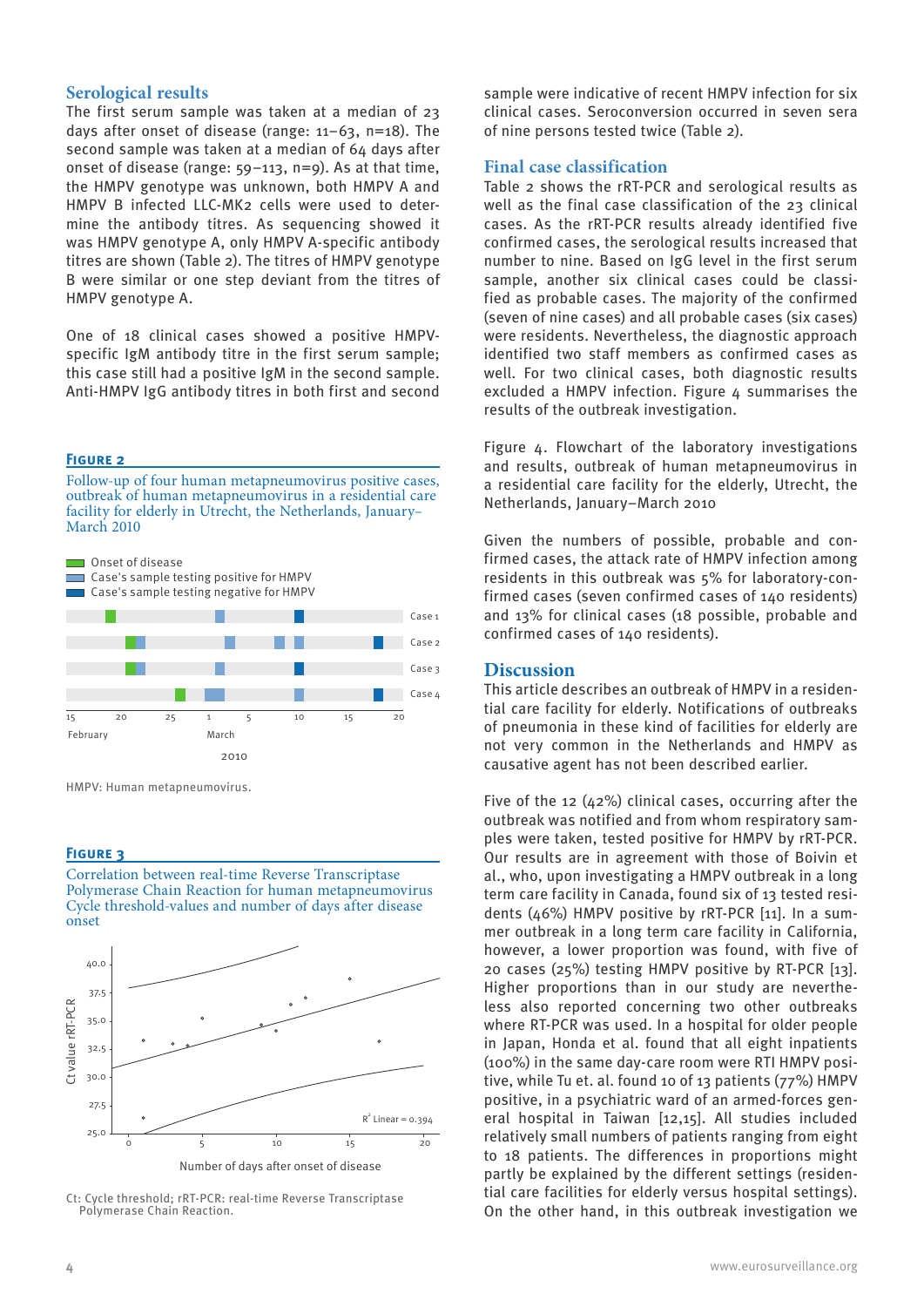sampled only staff and residents fulfilling the clinical case definition. Asymptomatic cases and less severe cases are therefore missed.

Follow-up respiratory samples showed that viral RNA remained detectable in residents during a relatively long period after disease onset, ranging from at least nine to 17 days. Whether this correlates with transmission of the virus is unknown. Because outbreak control measures were taken, the absence of new cases could not be used as a parameter for this. Alternatively, virus isolations by culture could be used as a surrogate parameter. However, isolation of HMPV by culture is relatively difficult due to its slow growth and mild cytopathic effects. Since viral culture remained negative in follow-up samples, it is possible that non-infectious viral particles/RNA fragments in cell debris from the lower lungs, could explain the positive rRT-PCR results in the follow-up samples.

We took infection control measures similar to those taken in case of RSV infection: clinical cases were cared for in isolation until clinical recovery and strict hand hygiene was applied. This approach seems justified given the probability of a relative long period of viral shedding. Also, after control measures were taken, new clinical cases only occurred in the following week, while they occurred during five weeks before the outbreak was notified. This is shorter than Boivin et al. reported [11]. In the later outbreak only dropletand contact precautions were taken and new cases occurred for at least two weeks.

When serological results were combined with rRT-PCR results, four additional confirmed cases of HMPV infection and six probable cases were identified. The differences between rRT-PCR and serological results might be explained in various ways. Most likely, timing of sampling relative to onset of disease could explain these findings. Alternatively, sampling error or variations in the time of viral shedding might play some role. Possibly, more cases could have been confirmed as the sensitivity and specificity to detect IgM and IgG antibody titres with fixed and permeabilised infected cell monolayers is lower compared to enzyme-linked immunosorbent assay (ELISA), but HMPV ELISAs for both IgM and IgG were not in use as a diagnostic tool. Nevertheless, it is clear that a combined approach of serology and rRT-PCR has added diagnostic value.

For the early stage of an outbreak, serology by itself cannot be used as the interval between virus spreading

#### **Table 2**

Final case classification and laboratory results of clinical cases, outbreak of human metapneumovirus in a residential care facility for elderly in Utrecht, the Netherlands, January–March 2010 (n=23)

| Case           | <b>Final case</b><br>classification | <b>HMPV rRT-PCR</b><br>Ct-value | First serum sample<br>Reciprocal IgG antibody titre | Second serum sample<br>Reciprocal IgG antibody titre |
|----------------|-------------------------------------|---------------------------------|-----------------------------------------------------|------------------------------------------------------|
| $\,1\,$        | Confirmed                           | 26 <sup>a</sup>                 | $\langle 16$                                        | 256                                                  |
| $\overline{2}$ | Confirmed                           | 33                              | <16 (IgM 256)                                       | 1,024                                                |
| 3              | Confirmed                           | 36                              | $\langle 16$                                        | 1,024                                                |
| 4              | Confirmed                           | 33                              | $\langle 16$                                        | Deceased                                             |
| 5              | Confirmed                           | 38                              | $\langle 16$                                        | <b>ND</b>                                            |
| 6              | Confirmed                           | Negative                        | $\langle 16$                                        | 1,024                                                |
| $\overline{7}$ | Confirmed                           | Negative                        | $\langle 16$                                        | 512                                                  |
| $\,8\,$        | Confirmed                           | Negative                        | $\langle 16$                                        | 256                                                  |
| 9              | Confirmed                           | Negative                        | $\langle 16$                                        | 64                                                   |
| 10             | Probable                            | <b>ND</b>                       | 31,024                                              | <b>ND</b>                                            |
| 11             | Probable                            | <b>ND</b>                       | 31,024                                              | <b>ND</b>                                            |
| 12             | Probable                            | <b>ND</b>                       | 31,024                                              | <b>ND</b>                                            |
| 13             | Probable                            | <b>ND</b>                       | 256                                                 | <b>ND</b>                                            |
| 14             | Probable                            | <b>ND</b>                       | 256                                                 | <b>ND</b>                                            |
| 15             | Probable                            | Negative                        | 256                                                 | <b>ND</b>                                            |
| 16             | Possible                            | Negative                        | 16                                                  | <b>ND</b>                                            |
| 17             | Possible                            | Negative                        | Sample not provided                                 | Sample not provided                                  |
| 18             | Possible                            | Sample not provided             | Sample not provided                                 | Sample not provided                                  |
| 19             | Possible                            | Deceased                        | Deceased                                            | Deceased                                             |
| 20             | Possible                            | Deceased                        | Deceased                                            | Deceased                                             |
| 21             | Possible                            | Deceased                        | Deceased                                            | Deceased                                             |
| 22             | Non-case                            | <b>ND</b>                       | 64                                                  | 16                                                   |
| 23             | Non-case                            | <b>ND</b>                       | 16                                                  | 16                                                   |

ND: not determined; HMPV: Human metapneumovirus; rRT-PCR: real-time Reverse Transcriptase Polymerase Chain Reaction. <sup>a</sup> Viral culture positive.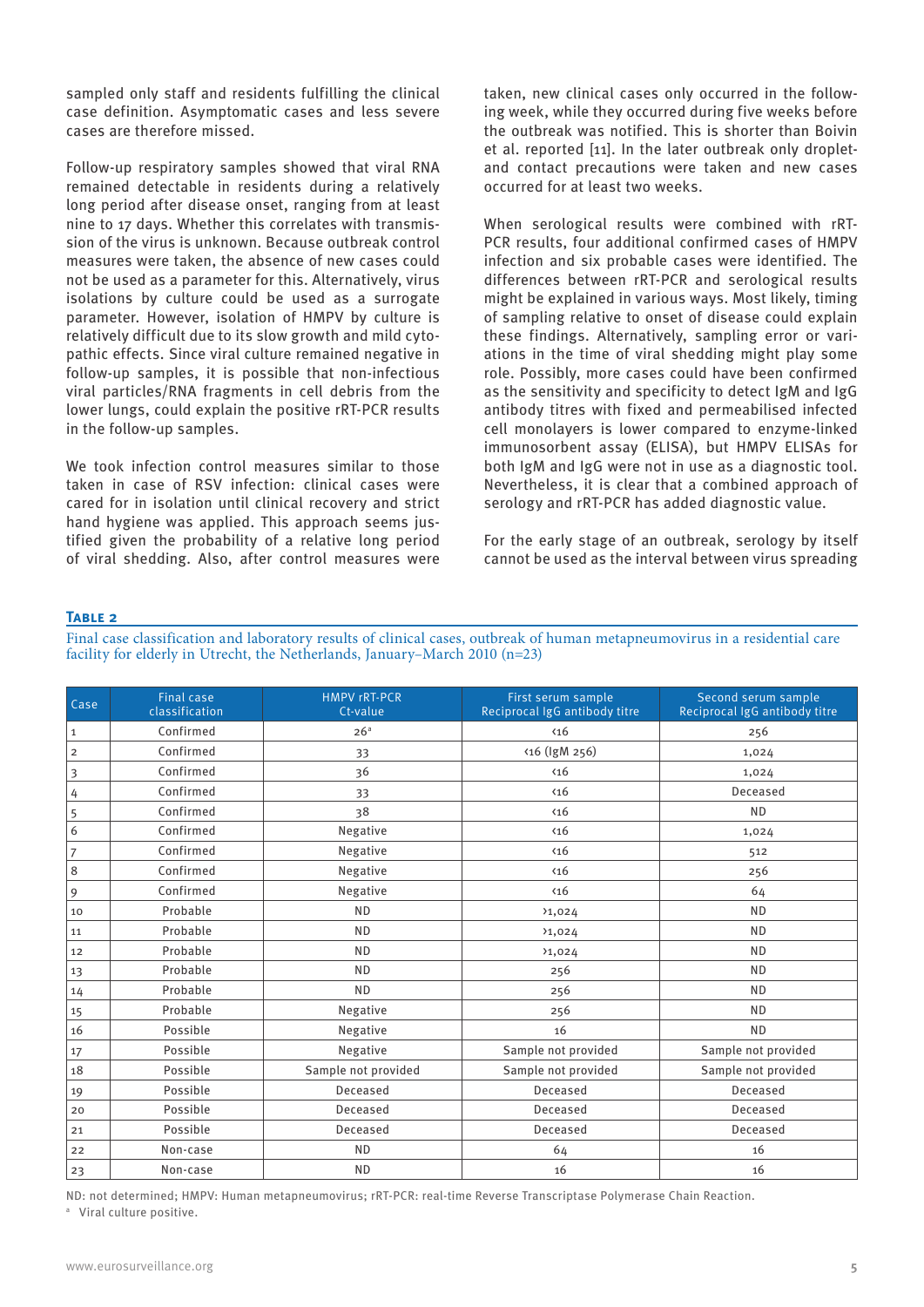and detection of HMPV-specific IgM and IgG antibodies is too long to manage the outbreak, especially considering immunosenescence in elderly [20]. Based on the present data, we would recommend a combined diagnostic approach, in which a direct IFA test is coupled to rRT-PCR. IFA is a rapid and useful test for the diagnosis of HMPV infections in outbreaks. However, the sensitivity of IFA is lower than that of rRT-PCR and needs to be validated before use [21]. While the results of the IFA, available within two hours, are validated by rRT-PCR, appropriate measures can be taken. Furthermore, standardised timing of sample collection (time after onset of disease, time intervals between samples) for serology clearly contributes to the final identification of cases in outbreak studies.

This outbreak exemplifies that HMPV can cause severe disease. The majority of the resident cases were treated for pneumonia and some of them were admitted to the hospital. Several studies have reported mortality among elderly due to HMPV [3,11,15,22]. Although none of the probable or confirmed HMPV resident cases in this outbreak died because of the HMPV infection, it is very likely that HMPV caused or contributed to the death of at least one of the three possible resident cases that were admitted to hospital and died there before the outbreak was notified. After all, the grand majority of the resident cases with laboratory results turned out to be probable or confirmed HMPV cases (13 of 14 clinical cases), making it highly probable that at least one of the three clinical cases, who

#### **Figure 4**

Flowchart of the laboratory investigations and results, outbreak of human metapneumovirus in a residential care facility for the elderly, Utrecht, the Netherlands, January-March 2010



rRT-PCR: real-time Reverse Transcriptase Polymerase Chain Reaction.

were admitted to hospital and died there before the outbreak was notified, had a HMPV infection too.

A further question is how the virus was spread. As both residents and staff members were affected, both groups could have transmitted the virus to others. Direct spread among residents is not very likely as they all have their own apartment, but it cannot be ruled out as they do share common facilities. Staff members, on one hand, could have easily transmitted the virus as they do work over all floors, but on the other hand they form a small minority under the (probable or confirmed) final cases. Another possibility is that affected staff members who did not fulfil the clinical case definition (especially the fever criterion) were involved in the transmission, since symptoms of HMPV infection are dependent on age and health of the host. It is therefore possible that staff members – (much) younger and healthier compared to residents - were infected with HMPV, but developed only minor symptoms and continued to work and in doing so, could have spread the virus. Whether this hypothesis holds, can only be studied in an outbreak in which not only persons fulfilling the clinical case definition are included, but (a sample of) those not fulfilling that definition as well.

In conclusion, this article describes an outbreak of HMPV in a residential care facility for elderly with an attack rate of 5–13% among residents, with severe disease and probable mortality. It is of interest that follow-up of rRT-PCR positive cases suggests a relatively long period of viral shedding. This should be considered when applying infection control measures.

#### **Acknowledgments**

We thank residents and staff members of the residential care facility - especially Angelique van der Burgh and Els van Schoot -, Georgina Aron and Rik de Swart from the Erasmus Medical Centre, Rotterdam, Emma Millar from Queen's University Belfast in Belfast, Northern Ireland and Sjon Oudejans from the Diakonessenhuis, Utrecht for their technical assistance and/or advices in this investigation.

#### **References**

- van den Hoogen BG, de Jong JC, Groen J, Kuiken T, de Groot R, Fouchier RA, et al. A newly discovered human pneumovirus isolated from young children with respiratory tract disease. Nat Med. 2001;7(6):719-24.
- 2. van den Hoogen BG, Herfst S, Sprong L, Cane PA, Forleo-Neto E, de Swart RL, et al. Antigenic and genetic variability of human metapneumoviruses. Emerg Infect Dis. 2004;10(4):658-66.
- 3. van den Hoogen BG. Respiratory tract infection due to human metapneumovirus among elderly patients. Clin Infect Dis. 2007;44(9):1159-60.
- 4. Williams JV, Wang CK, Yang CF, Tollefson SJ, House FS, Heck JM, et al. The role of human metapneumovirus in upper respiratory tract infections in children: a 20-year experience. J Infect Dis. 2006;193(3):387-95.
- 5. Aberle JH, Aberle SW, Redlberger-Fritz M, Sandhofer MJ, Popow-Kraupp T. Human metapneumovirus subgroup changes and seasonality during epidemics. Pediatr Infect Dis J. 2010;29(11):1016-8.
- 6. Peiris JS, Tang WH, Chan KH, Khong PL, Guan Y, Lau YL, et al. Children with respiratory disease associated